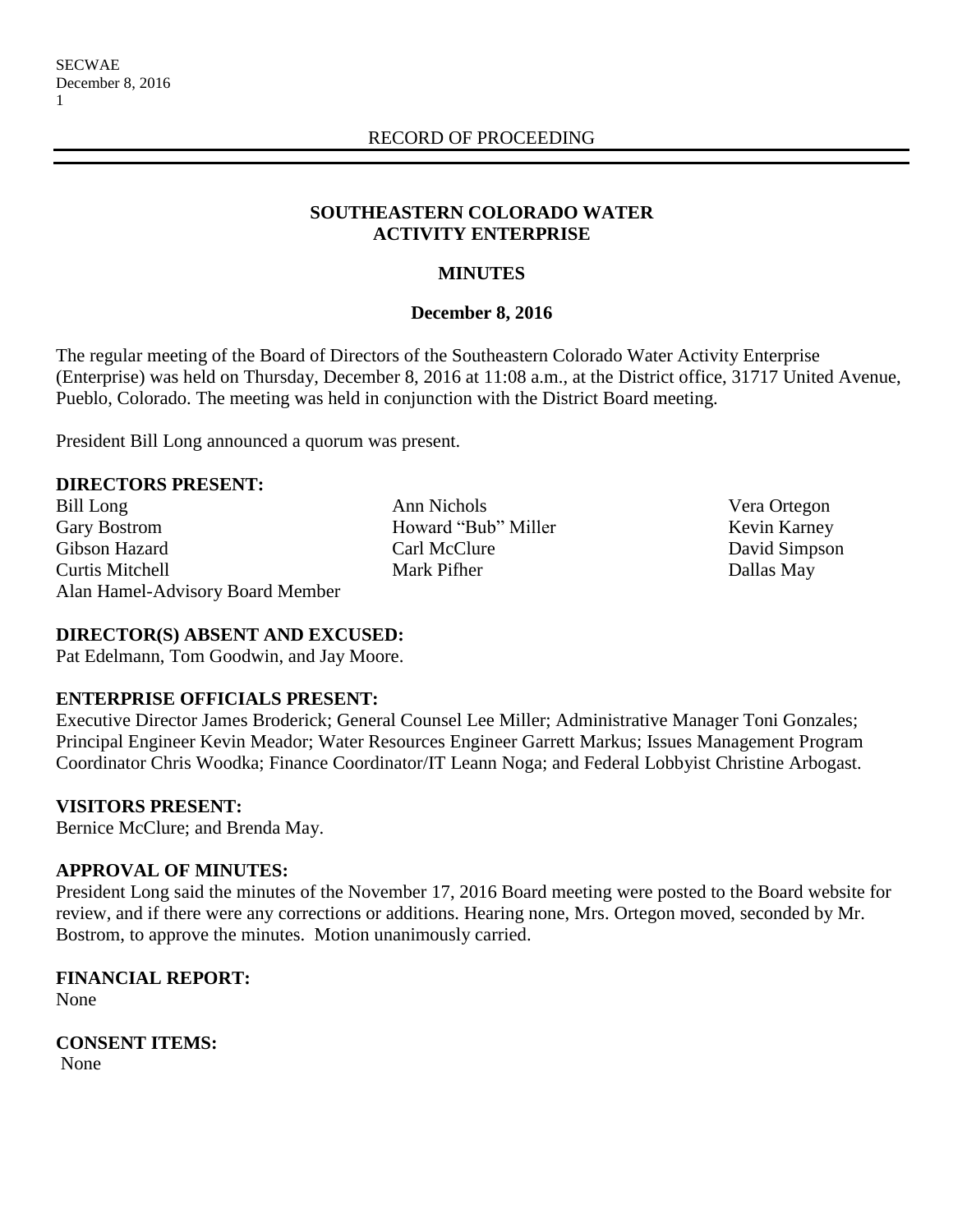#### **PRESENTATIONS:**

#### FEDERAL LEGISLATION

Christine Arbogast reported the House has passed a Continuing Resolution (CR) to fund the government through April 28, 2017. That CR, which will now head to the Senate and is likely to pass, includes a plus up of about \$180 million for the Bureau of Reclamation (Reclamation). In the report accompanying the bill, water conservation and delivery are listed as priorities for this funding, and that is the category from which we have received plus up funds before. We are working to gain support to obtain some of these funds.

The House has also passed a Water Resources Development Act, which includes a possible workaround of earmarks for water projects within Reclamation. The process requires a negotiation with Interior which results in a designation as an appropriated, not mandated, not project. Other details are not yet clear.

# **ACTION ITEMS:**

#### 2017 PROPOSED BUDGET AND RESOLUTION APPROVAL

Leann Noga reported the Board received the 2017 Proposed Budget on October 14, 2016 and the Public Hearing was held on November 17, 2016

Since the November Public Hearing, staff has added one expenditure item to the operations of the Enterprise 2017 Budget. The Arkansas Working Group line item was added in the amount of \$20,000. This budget item will support the Arkansas Valley Conduit participants with the necessary planning for preparation of their water systems.

Mrs. Noga recommended the approval of Resolution and Order No. 2016-01EF for the adoption of the 2017 Proposed Budget.

Mrs. Ortegon moved, seconded by Mr. McClure, the Board approve Resolution and Order No. 2016-01EF for the adoption of the 2017 Proposed Budget as presented. Motion unanimously carried.

# **INFORMATIONAL ITEMS:**

The Board was provided written material on the following topics, which were posted to the Board website:

• AVC and Excess Capacity Master Contract Update

#### **OTHER BUSINESS**

President Long asked if there were any other matters to come before the meeting, and hearing none, adjourned the meeting at 11:20 a.m.

Respectfully submitted,

Toni Gonzales